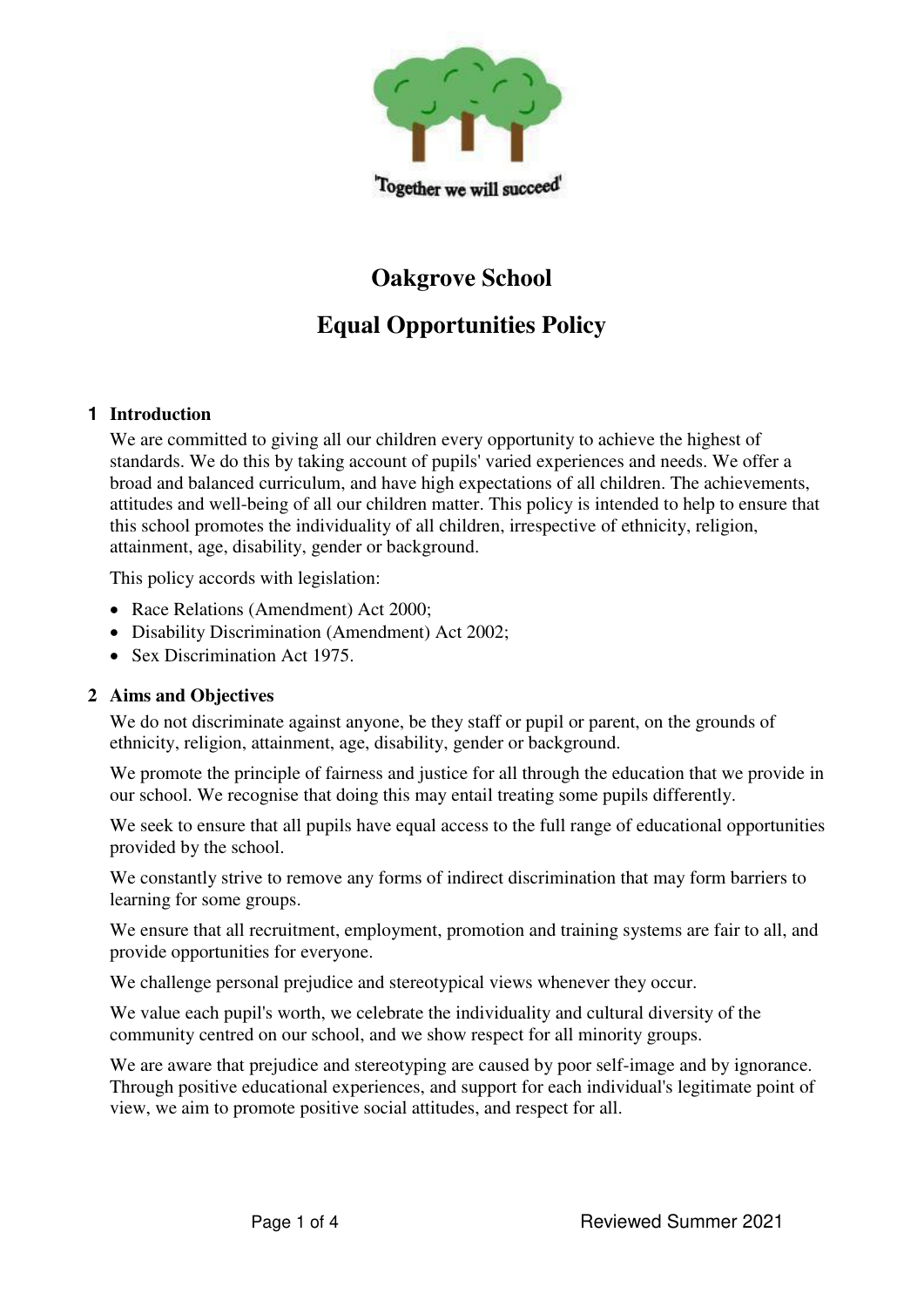### **3 Racial Equality**

In our school, we will:

- strive to eliminate all forms of racism and racial discrimination;
- promote equality of opportunity;
- promote good relations between people of different racial and ethnic groups.

 It is the right of all pupils to receive the best education the school can provide, with access to all educational activities organised by the school. We do not tolerate any forms of racism or racist behaviour. Should a racist incident occur, we will deal with it in accordance with school procedures (see policies for Racial Equality and for Behaviour and Discipline).

We endeavour to make our school welcoming to all minority groups. Thus, for example, we will immediately remove any offensive graffiti that we may find in school. We promote an understanding of diverse cultures through the topics studied by the children. Our curriculum reflects the attitudes, values and respect that we have for minority ethnic groups. So, for example, in the curriculum topic on religious festivals, the children learn the importance of Diwali to Hindus and Sikhs.

### **4 Disability Non-discrimination**

 Some children in our school may have disabilities. We are committed to meeting the needs of these children, as we are to meeting the needs of all within the school. The school fully meets the requirements of the amended Disability Discrimination Act that came into effect in September 2002. All reasonable steps are taken to ensure that these children are not placed at a substantial disadvantage compared with non-disabled children.

 The school is committed to providing an environment that allows disabled children full access to all areas of learning.

 Teachers modify teaching and learning as appropriate for children with disabilities. For example, they may give additional time to complete certain activities, or modify teaching materials, or offer alternative activities where children are unable to manipulate tools or equipment.

### **5 Gender Equality**

 It is a fact that most of our children are boys. We recognise that nationally, the achievement of boys is falling behind that of girls. We are committed to seeing all individuals and groups of pupils making the best progress possible in our school.

We have put in place a number of measures to raise the achievement of the boys. These include:

- dealing with negative aspects of boys' behaviour, including bullying and name-calling;
- removing gender bias from our resources;
- making sure that our displays reflect boys and men as effective learners and achievers;
- encouraging boys to read fiction.

To make our teaching more accessible to boys, we:

- begin a lesson by stating the learning outcomes, and giving the 'big picture';
- employ a variety of activities, and include a kinaesthetic element;
- deliver work in bite-sized chunks, with 'brain breaks' and new starts;
- provide challenge, competition and short-term goals;
- give regular positive feedback and rewards;
- set writing tasks that are cross-curricular, that have been modelled first, and for which there are frames and scaffolds available.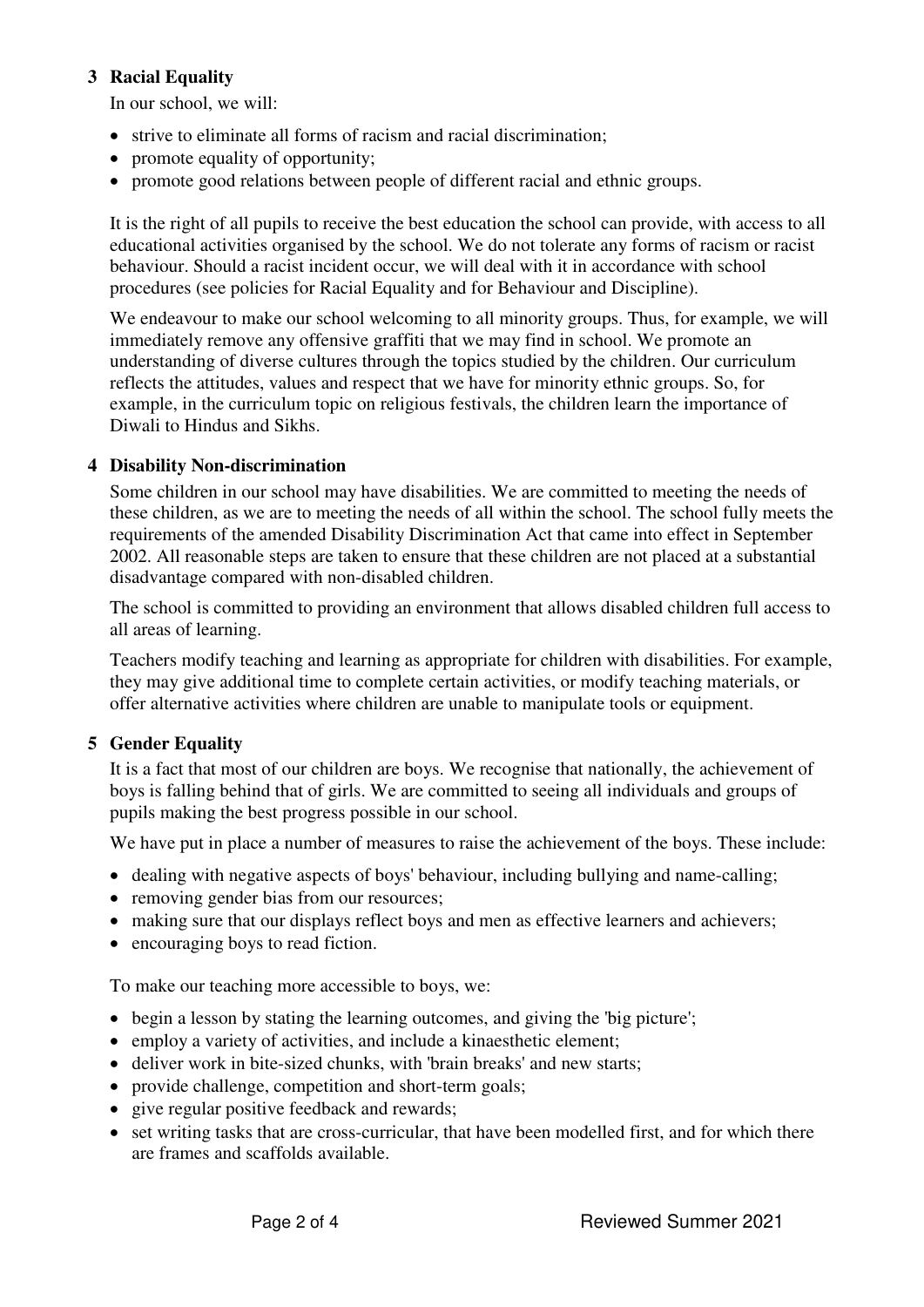We realise that although gender is one of the key factors affecting educational performance, it affects different sub-groups of boys and girls in different ways. Social class, ethnic origin and local context are all strongly linked to performance. We also seek to ensure that policies designed to improve the boys' attainment do not do so at the expense of achievement by the girls.

We are also aware that girls make up a small percentage of the school population at any given time. We endeavour to provide opportunities that are consistent with their needs and interests. This will be provided through both curricular and non-curricular activities.

## **6 The Role of Governors**

 In this policy statement, the Governing Board has set out its commitment to equal opportunities, and it will continue to do all it can to ensure that all members of the school community are treated both fairly and equally.

 The Governing Board collects analyses and evaluates a range of school data. We check that all pupils are making the best possible progress, and that no group of pupils is underachieving. To do this, we monitor:

- admissions;
- attainment:
- exclusions:
- rewards and sanctions;
- parents' and pupils' questionnaires.

 The Governing Board seeks to ensure that people with disabilities are not discriminated against when applying for jobs at our school. The governors take all reasonable steps to ensure that the school environment properly accommodates people with disabilities.

 The governing body will, in its annual report, make reference to arrangements for disabled pupils.

The governors welcome all applications to join the school, whatever background or disability a child may have.

 The Governing Board ensures that no child is discriminated against whilst in our school on account of their sex, religion or race. So, for example, all children have access to the full range of the curriculum, and regulations regarding school uniform will be applied equally to boys and girls. If a child's religion has a bearing on school uniform, then the school will deal with each case sensitively, and with respect for the child's cultural traditions.

### **7 The Role of the Headteacher**

 It is the Headteacher's role to implement the school's policy on equal opportunities, and he is supported by the Governing Board in so doing.

 It is the Headteacher's role to make sure that all staff members are aware of the school policy on equal opportunities, and that teachers apply these guidelines fairly in all situations.

 The Headteacher ensures that all appointments panels give due regard to this policy, so that no one is discriminated against.

 The Headteacher promotes the principle of equal opportunity when developing the curriculum, and in providing opportunities for training.

 The Headteacher promotes respect for other people in all aspects of school life; in the assembly, for example, respect for other people is a regular theme, as it is also in displays around the school.

 The Headteacher views all incidents of unfair treatment, and any racist incidents, with due concern.